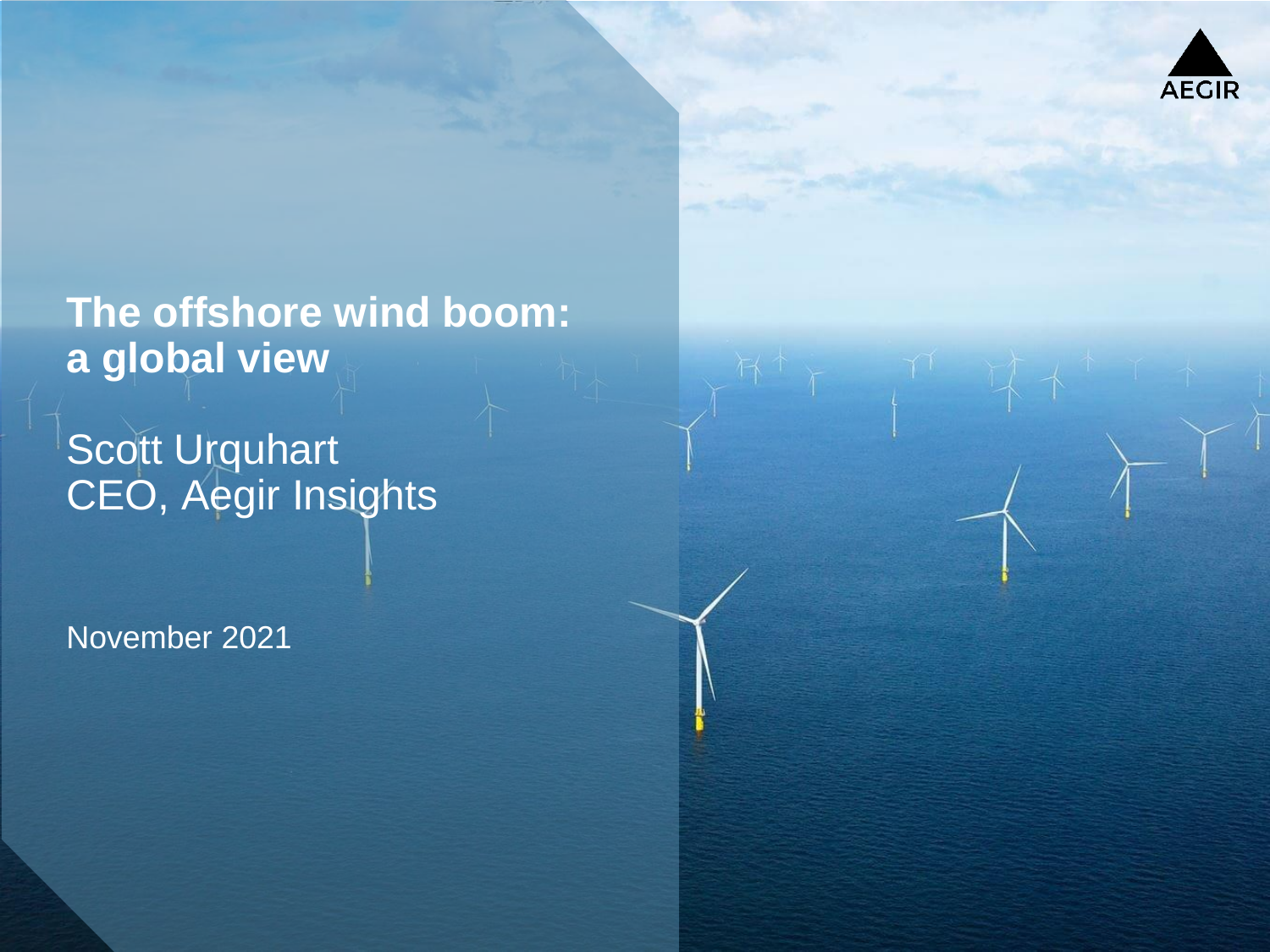# The offshore wind market will grow with a CAGR of 17%, driven by decarbonization policies and cost competitiveness





Source: Aegir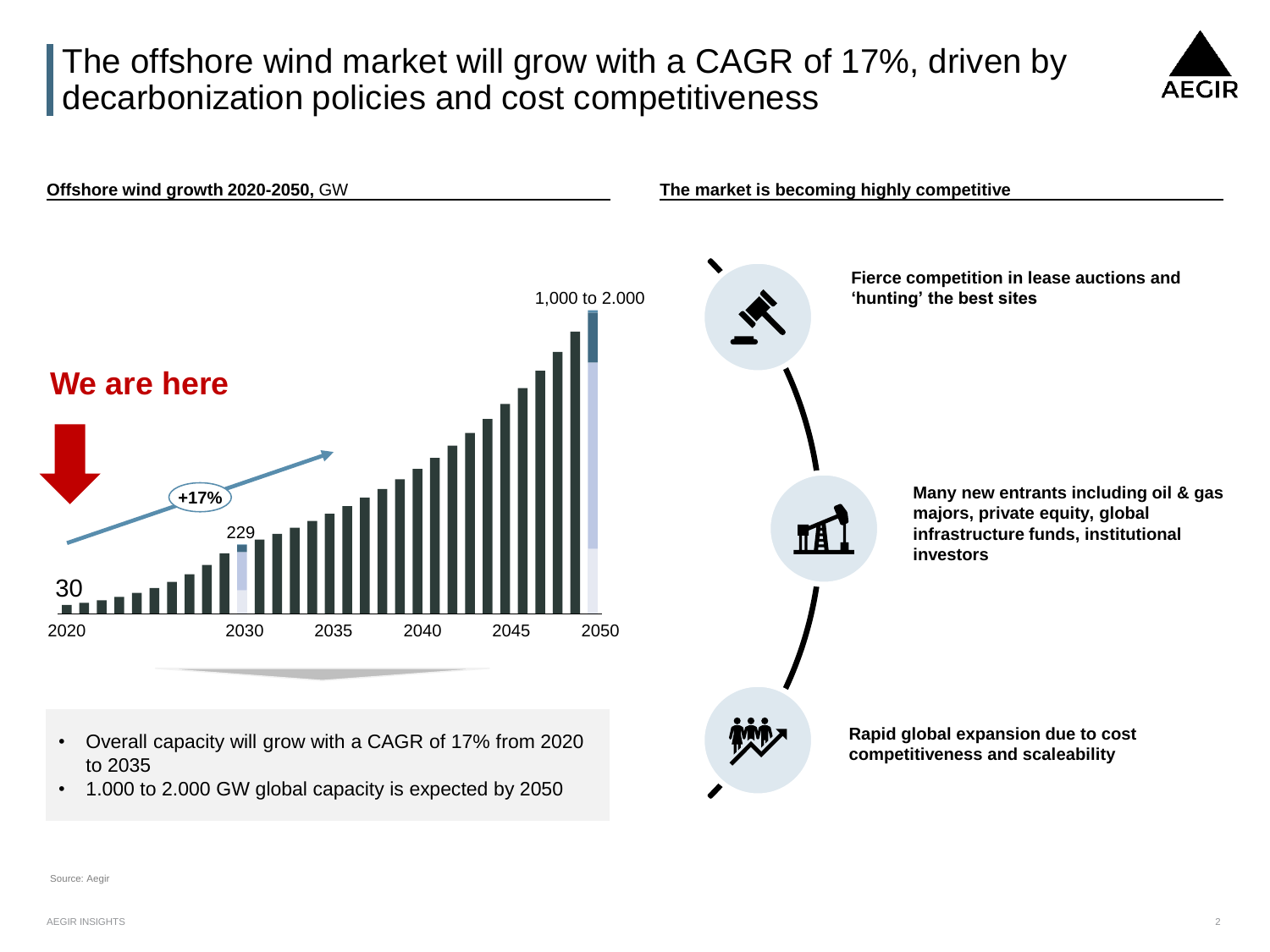Fixed bottom offshore wind is expected to be the low-cost leader, but floating will open up new markets





Source: EMOD.net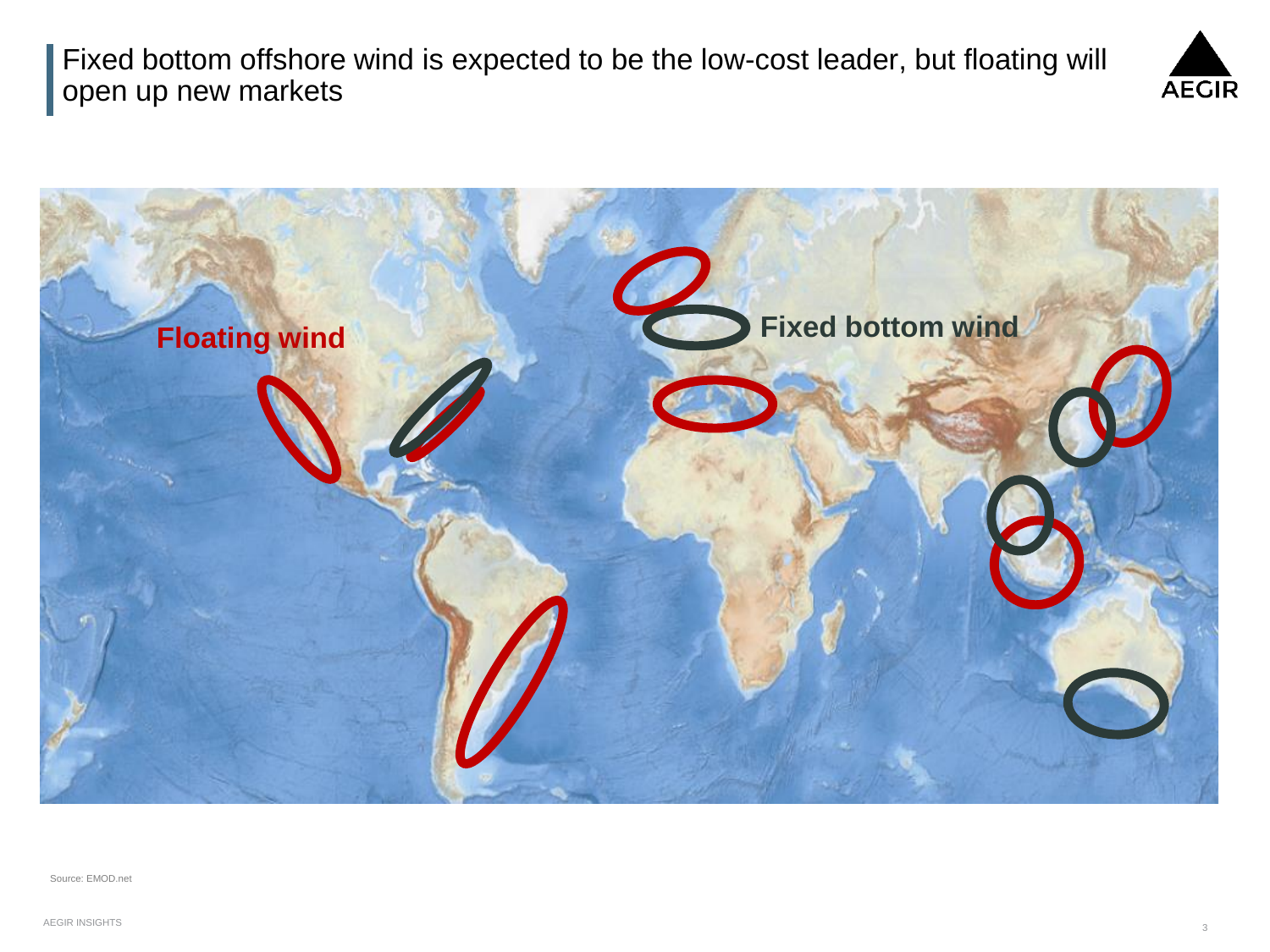#### Offshore wind costs have fallen by ~70% over the last ten years (mostly the last four **AEGIR** years)

**Progression of offshore wind cost reduction according to installation year,** US\$/MWh

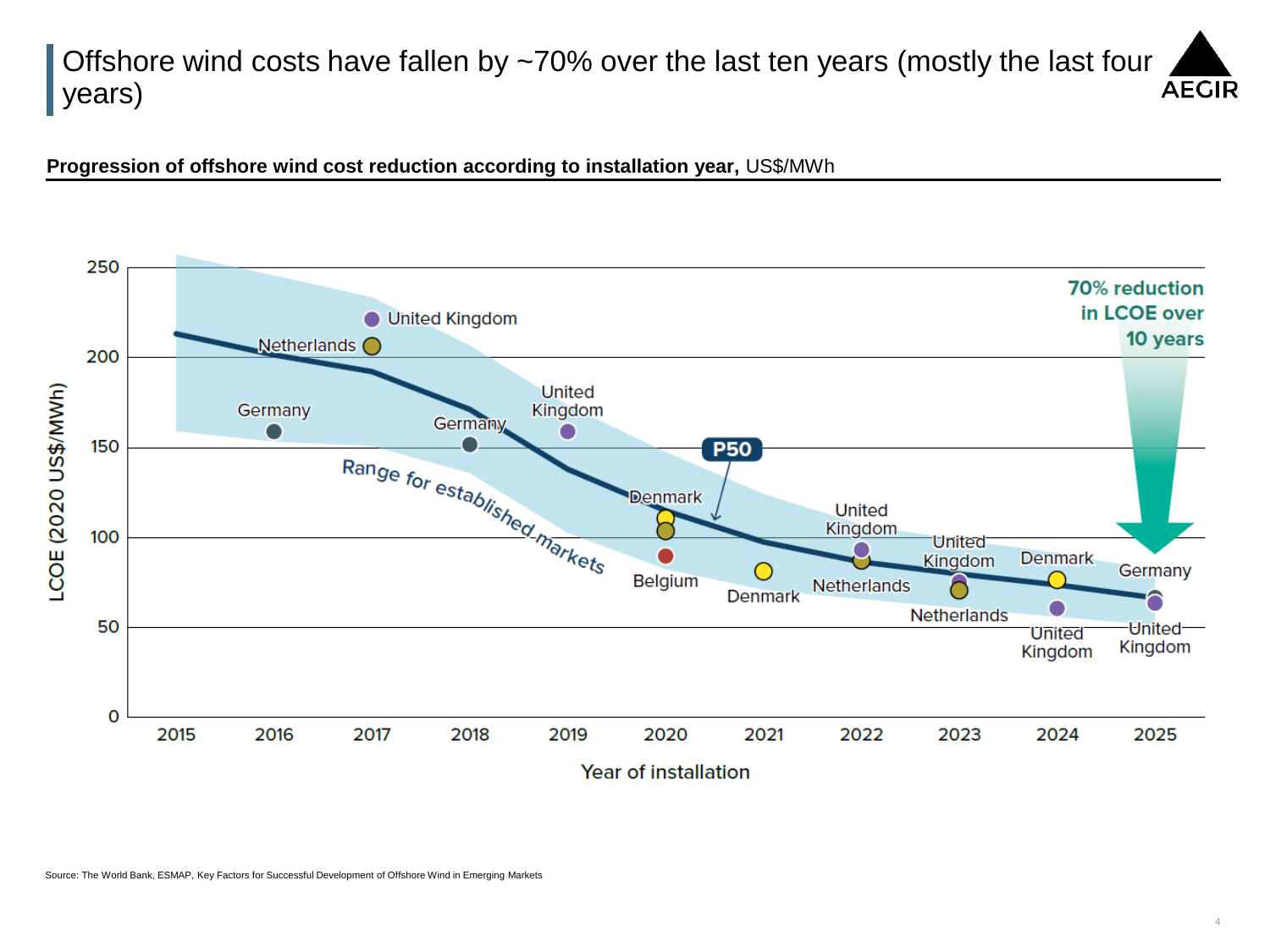…all together, these factors have demonstrated that the business case for offshore wind is highly bankable and scalable. So, what comes next?

**AEGIR** 

| <b>Business case feature</b> | 2015            | 2025          | 2030           |
|------------------------------|-----------------|---------------|----------------|
| <b>Typical project size</b>  | <b>500 MW</b>   | <b>750 MW</b> | 750 to 3000 MW |
| <b>Project contingency</b>   | $8 - 10%$       | $4 - 6%$      | $3 - 5%$       |
| <b>Project lifetime</b>      | $20 - 25$ years | 30 years      | 35 years       |
| <b>Investor return</b>       | $10\% - 12\%$   | $6 - 8%$      | $5 - 6%$       |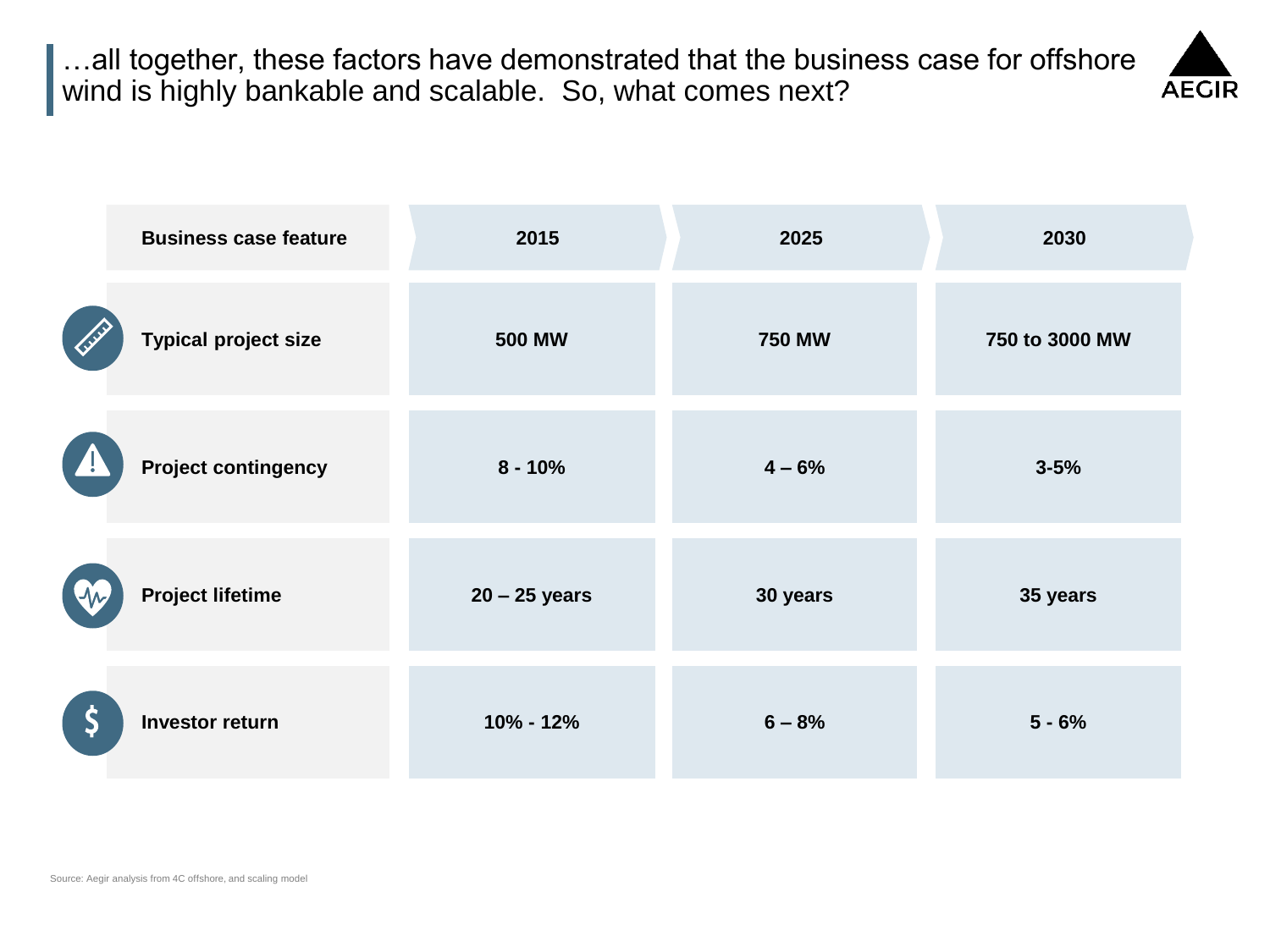Hydrogen and ammonia from power is key to greening industry and transportation. Offshore wind support delivery at scale.



**Hydrogen and ammonia from power will transform industry Conceptual PtX project based on offshore wind, Scotland**



### 'People thought we were crazy': world's largest renewable energy plant targets shipping's thirst for green fuels

Asian Renewable Energy Hub sees maritime and regional power giants as market for hydrogen and ammonia from 26GW mega-project

15 December 2020 17:13 GMT UPDATED 18 December 2020 10:18 GMT  $By Andrew Lee$   $Q$ 

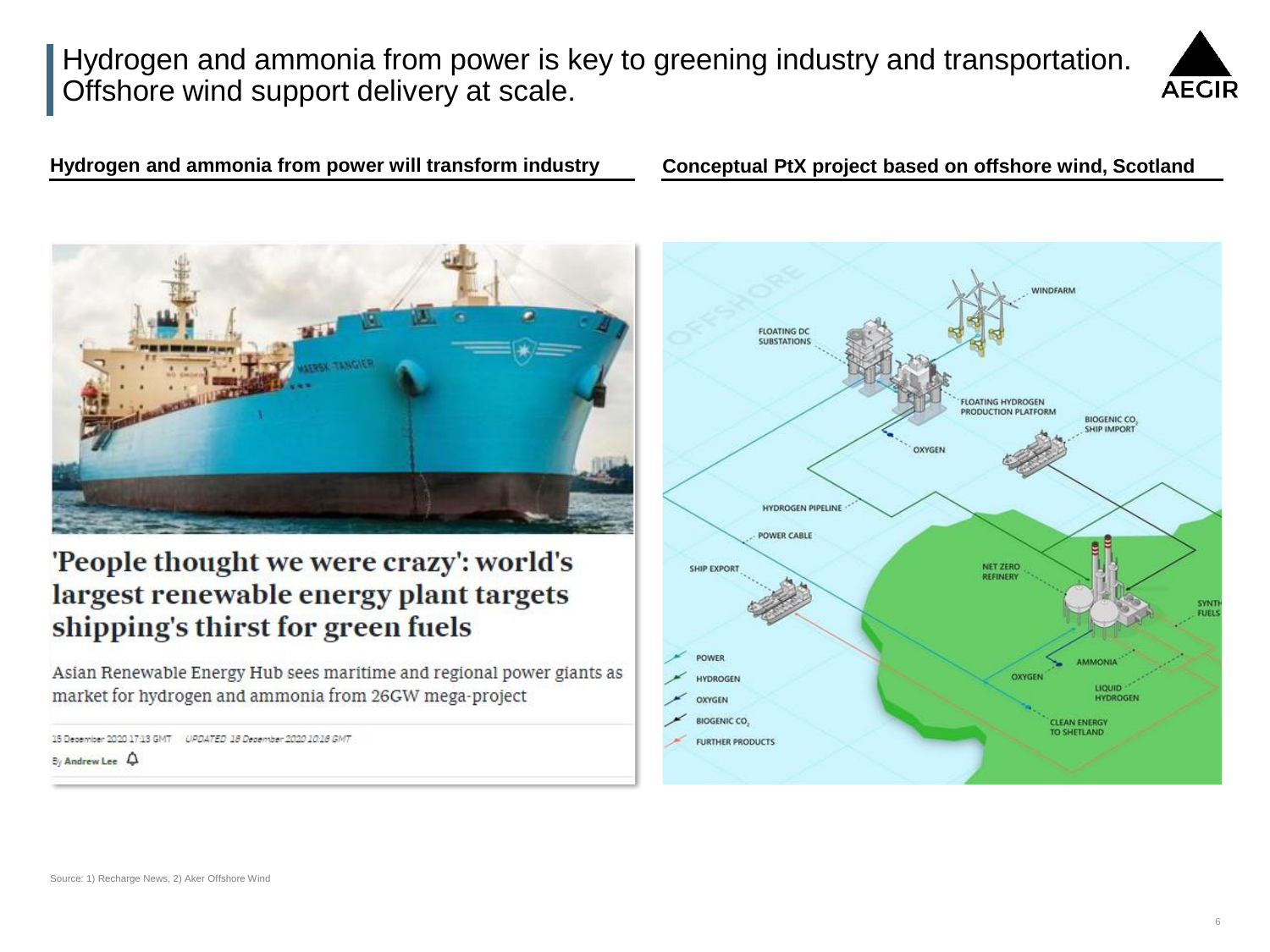Wind and hydrogen exploration 101: visualization of the worlds best wind resources, above > 10 meters/second

**AEGIR** 

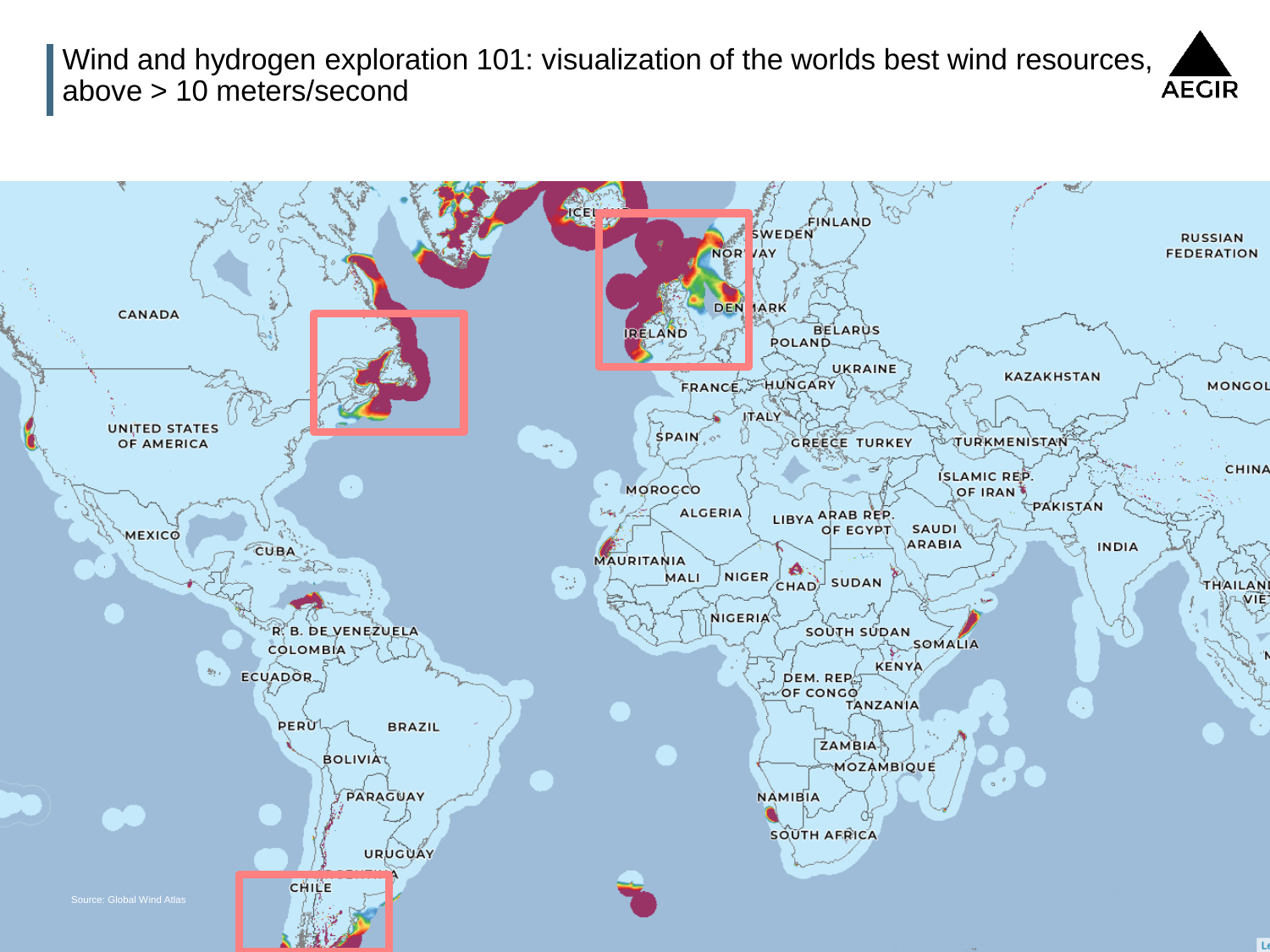Wind and hydrogen exploration 102: Visualization of global water depths from 0 to 200 meters



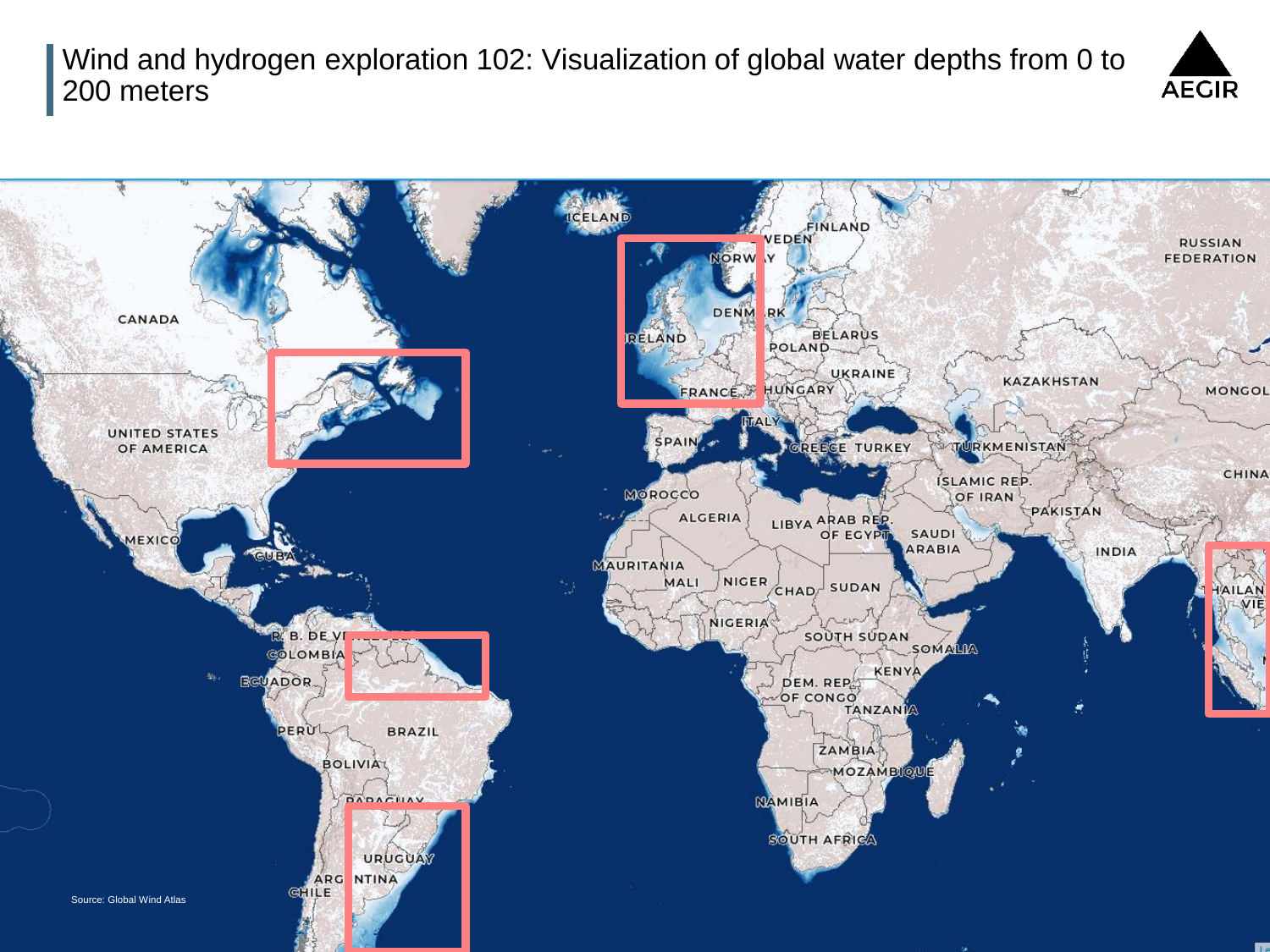

# **Diversity is important: offshore wind has a role together with hydro, onshore and tidal**

# **Offshore wind's features:**

- High capacity factor: 55%+ possible offshore Nova Scotia
- Large scale: up to gigawatt deployments in single projects
- Little or no visual impact to residents
- Complimentary to a blue economy

## **What is the opportunity for Nova Scotia:**

- Early mover position in a sector with an outlook for 30+ years expansion
- Opportunity to attract a wide range of complimentary heavy industry, trade, research and other professional opportunities